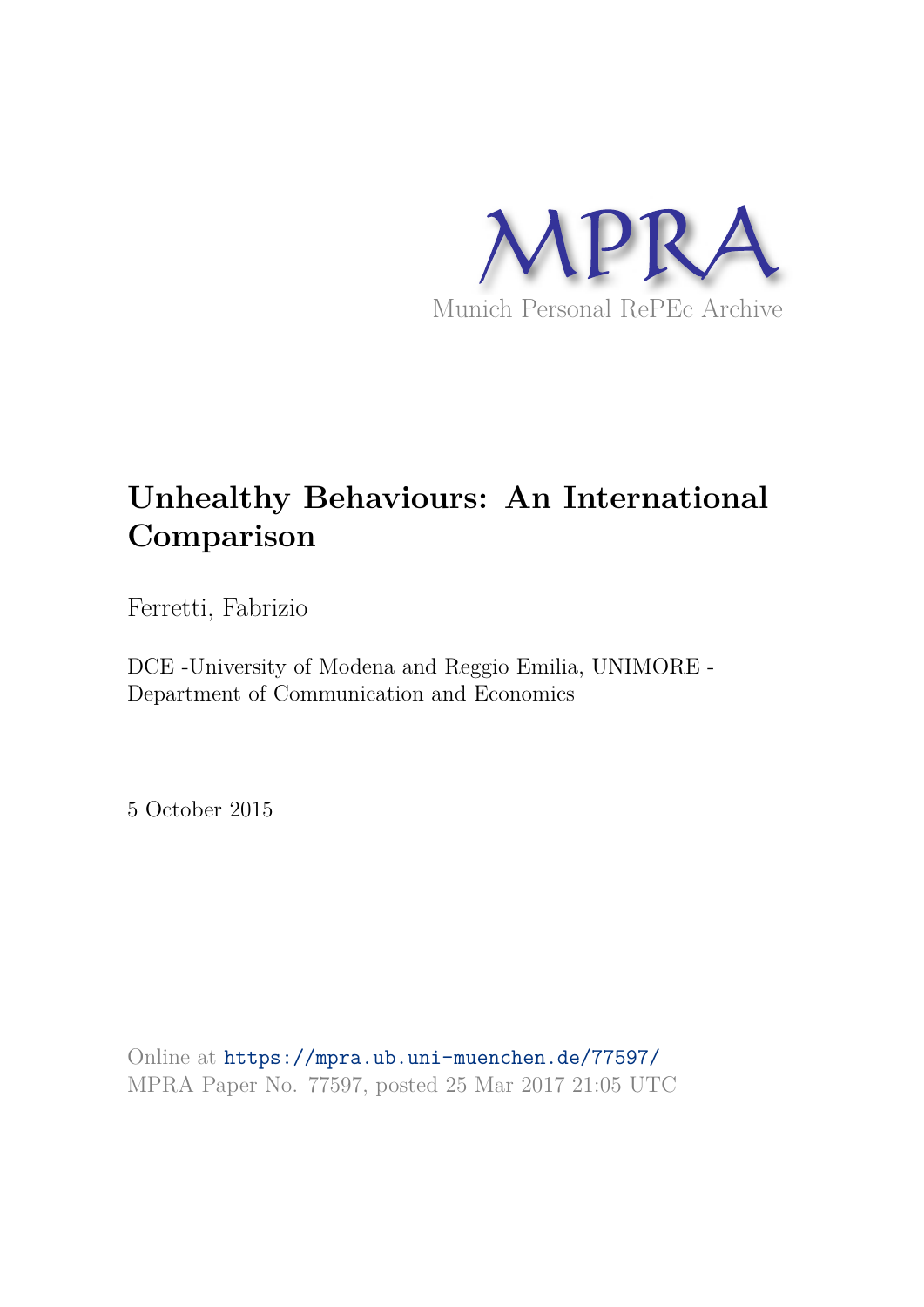

# **G** OPEN ACCESS

Citation: Ferretti F (2015) Unhealthy Behaviours: An International Comparison. PLoS ONE 10(10): e0141834. doi:10.1371/journal.pone.0141834

Editor: Corinne Ida Lasmezas, The Scripps Research Institute Scripps Florida, UNITED STATES

Received: July 13, 2015

Accepted: October 13, 2015

Published: October 29, 2015

Copyright: © 2015 Fabrizio Ferretti. This is an open access article distributed under the terms of the Creative Commons Attribution License, which permits unrestricted use, distribution, and reproduction in any medium, provided the original author and source are credited.

Data Availability Statement: All relevant data are within the paper and its Supporting Information files.

Funding: The authors have no support or funding to report.

Competing Interests: The authors have declared that no competing interests exist.

#### RESEARCH ARTICLE

# Unhealthy Behaviours: An International Comparison

#### Fabrizio Ferretti\*

Department of Communication and Economics, School of Social Sciences, University of Modena and Reggio Emilia, Reggio Emilia, Italy

\* fabrizio.ferretti@unimore.it

# Abstract

In the current global economy, chronic non-communicable diseases (NCDs) have become the leading cause of death and a major health concern for both developed and developing countries. Among other factors, the worldwide spread of NCDs is driven by the globalisation of unhealthy habits. The purpose of this paper is to develop a simple statistic to measure, at the national level, the average population's exposure to the main NCDs modifiable risk factors. The approach and methodology followed by the United Nations Development Programme to compute the Human Development Index (HDI) is applied to four basic indicators of NCD-related preventable risk factors (alcohol consumption, excess caloric intake, nonbalanced diet and tobacco use) in 112 countries worldwide in 2012–14. We obtain a summary composite index, which we call the Unhealthy Behaviour Index (UBI), which ranks countries by the average level of the unhealthy habits (drinking, eating and smoking) of their populations. We find that Belarus and Russian federation are the two countries with the unhealthiest NCD-related lifestyle. With the exception of Canada, the first twenty populations more exposed to the main NCDs preventable risk factors all live in European countries, and mainly in countries of Eastern Europe. Overall, the UBI tends to increase along with the level of human development. In medium, high and very high HDI countries, however, the same level of human development may be associated with very different kinds of NCD-related lifestyles. Finally, economic growth may push populations toward either more unhealthy or healthy habits, depending on the countries' level of development; the elasticity of unhealthy habits with respect to income per capita is positive (but less than one: on average 0.6) until \$30,000, decreases as income rises, and becomes negative (around -0.3) in very high income countries.

# Introduction

Once considered 'diseases of affluence' that affected mostly elderly and wealthy people in Western advanced countries, today, non-communicable diseases (NCDs) have become one of the major global health concerns, as well as the leading cause of death worldwide [1]. According to the latest World Health Organization (WHO) global report, NCDs: "...were responsible for 38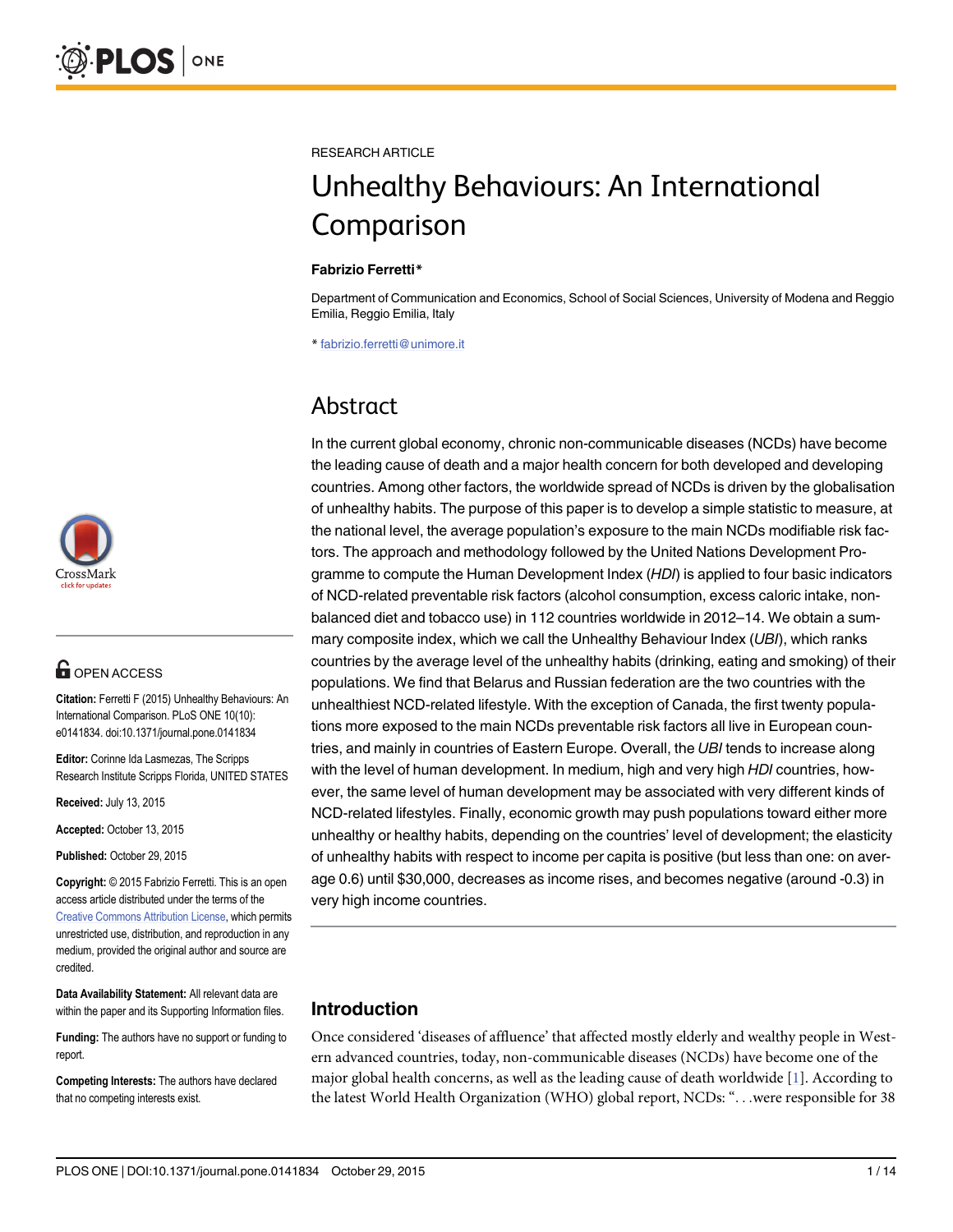million (68%) of the world's 56 million deaths in 2012. More than 40% of them (16 million) were premature deaths under the age of 70 years. Almost three-quarters of all NCD deaths (28 million) and the majority of premature deaths (82%) occur in low- and middle-income countries"  $([\underline{2}], p$ . XI).

The increasing worldwide burden of NCDs is the result of complicated interactions between several demographic, economic and social structural changes [3], and is strongly associated with the globalisation of unhealthy lifestyles  $[4-6]$ . The leading four chronic NCDs—that is, cardiovascular diseases, chronic respiratory diseases, cancers, and diabetes [7]—are characterised by a complex aetiology, but generally stem from a combination of non-modifiable risk factors (e.g., sex, age and the inborn genetic characteristics of individuals), and a well-known set of modifiable risk factors: primarily, tobacco use, alcohol abuse, qualitative and quantitative unhealthy nutrition, lack of physical activity, environmental pollution and chronic infection [8]. This is why epidemiological studies emphasise the role of primary prevention to tackle NCDs and suggest effective ways to drastically reduce the global incidence of NCDs by controlling the main lifestyle-related risk factors in each country [9,10].

Recent developments in NCD epidemiology highlight the importance of measuring the combined effects of multiple lifestyle risk behaviours on people's health outcomes [11]. To date, the research has helped to understand and explain this phenomenon at the individual (i.e., microeconomic) level [12]. The purpose of this paper is to develop a simple statistic in order to measure the average population's exposure to the main NCD modifiable risk factors at the country (i.e., macroeconomic) level. In what follows, the approach and methodology followed by the United Nations Development Programme (UNDP) to compute the HDI (Human Development Index) [13] is applied to four of the main preventable risk factors that underlie the leading NCDs (alcohol abuse, excess caloric intake, non-balanced diet, and tobacco use) in 112 countries worldwide for the period 2012–14. The result is a summary composite index that will be called the 'Unhealthy Behaviour Index (UBI)'—which allows us to rank countries by the average level of the unhealthy (drinking, eating and smoking) habits of their respective populations.

### Methods and Data

It is often useful to construct a composite indicator to summarise a wide range of indicators of a multi-dimensional phenomenon in a single statistic [14]. In this paper, we construct the UBI, a summary measure of three fundamental dimensions of people's health-related habits and behaviours: drinking, eating and smoking  $(Fig_1)$ . These key lifestyle factors are captured here by four basic indicators of the main NCD modifiable risk factors [15]: i.e. alcohol consumption (ALC), excess caloric intake (ECI), non-balanced diet (that is, a diet too rich in total fat and protein, NBD) and tobacco use (TOB).

Each indicator is transformed into a corresponding normalised index  $(I_x)$  according to the standard HDI methodology [16] as follows:

$$
I_x = \frac{act_x - \min_x}{\max_x - \min_x} \tag{1}
$$

where  $act_x$ ,  $min_x$  and  $max_x$  stand for the actual, minimum and maximum value of the underlying indicator. For the eating dimension,  $Eq\ 1$  is applied to each of the two subcomponents (*ECI* and NBD). Then, a geometric mean of the resulting sub-indices (ECIX and NBDX) is created, and Eq 1 is applied again to the geometric mean of these two indices in order to obtain the nutrition dimension index (NUTX). Finally, UBI is computed as the geometric mean of the three normalised dimension indices—that is, alcohol (ALCX), nutrition (NUTX), and tobacco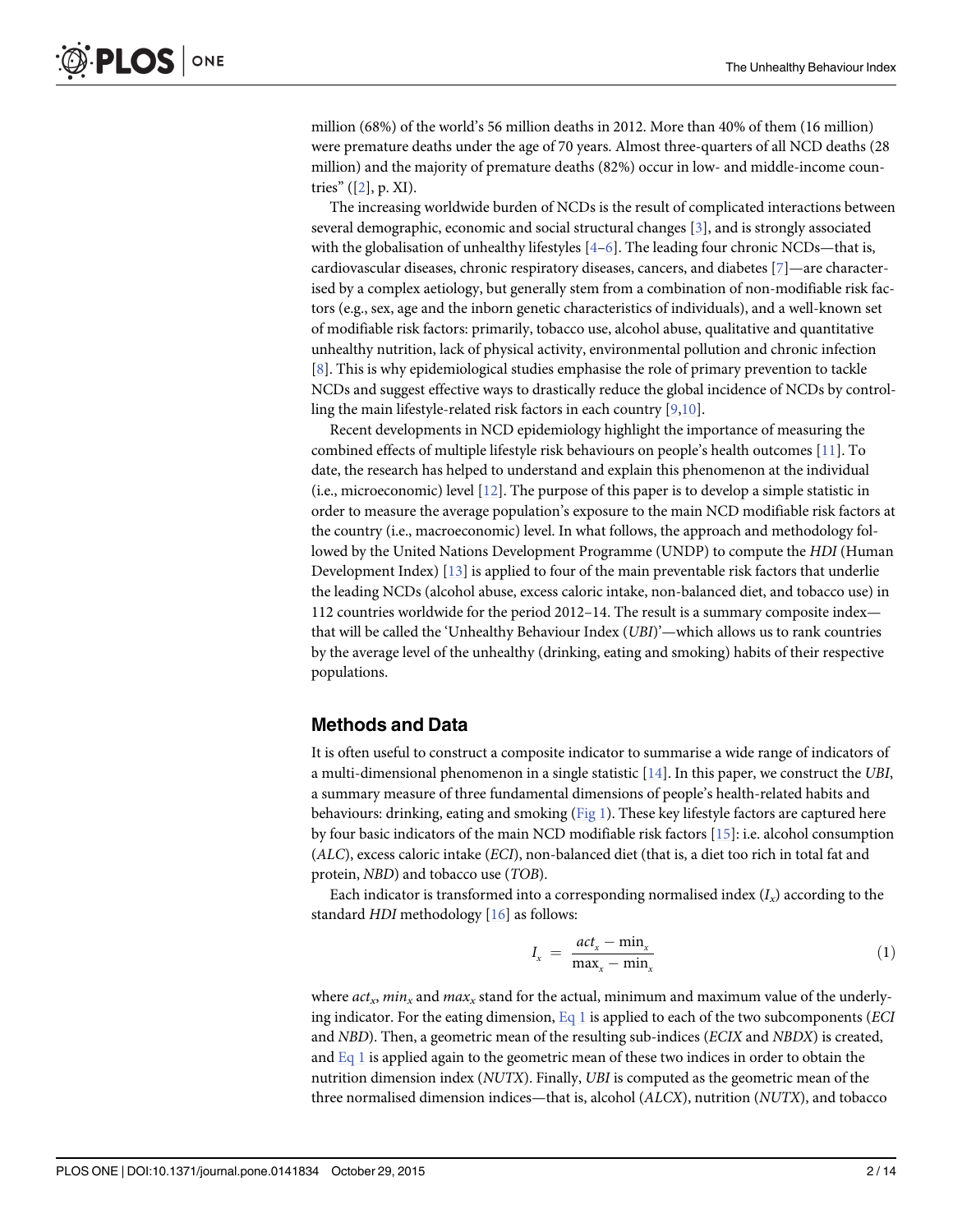

| <b>DIMENSIONS</b>      | <b>Drinking</b>                        | <b>Eating</b>                                 | <b>Smoking</b>                      |                              |  |  |  |
|------------------------|----------------------------------------|-----------------------------------------------|-------------------------------------|------------------------------|--|--|--|
| <b>INDICATORS</b>      | Alcohol<br>consumption<br><b>ALC</b>   | <b>Excess</b><br>caloric intake<br><b>ECI</b> | Non-<br>balanced diet<br><b>NBD</b> | Tobacco<br>use<br><b>TOB</b> |  |  |  |
| <b>SUBINDICES</b>      | ↓                                      | <b>ECIX</b>                                   | <b>NBDX</b><br>↓                    | ↓                            |  |  |  |
| <b>DIMENSION INDEX</b> | Alcohol index<br><b>ALCX</b>           |                                               | Nutrition index<br><b>NUTX</b>      |                              |  |  |  |
|                        |                                        |                                               | ↓                                   |                              |  |  |  |
|                        | <b>Unhealthy Behaviour Index (UBI)</b> |                                               |                                     |                              |  |  |  |

#### Fig 1. The Unhealthy Behaviour Index (UBI): Graphical presentation.

doi:10.1371/journal.pone.0141834.g001

(TOBX)—as follows:

$$
UBI = (ALCX^{1/3} \times NUTX^{1/3} \times TOBX^{1/3})
$$
\n(2)

Computing  $Eq$  2 requires data on several variables (Table 1). Specifically, ALC is measured by the per capita consumption of pure alcohol (litres/person15+/year) estimated for 2012 by the WHO  $[2,17]$ . TOB is measured by the per capita consumption of cigarettes (number/person/year) estimated for 2012 by Ng et al.  $[18]$ . ECI and NBD are measured by the per capita intake of energy (kcal/day) and of total fat and protein (g/day) over the recommended level,

#### Table 1. Variables and goalposts for the Unhealthy Behaviour Index.

| Variable                 | Code       | <b>Description</b>                                                                        | Source                            | Obs. max.                                       | Min. |
|--------------------------|------------|-------------------------------------------------------------------------------------------|-----------------------------------|-------------------------------------------------|------|
| Alcohol<br>consumption   | ALC.       | Per capita consumption of pure alcohol (litres/person 15<br>$+$ /year) <sup>a</sup>       | WHO (2014)                        | 17.8 (Belarus, 2012)                            |      |
| Excess caloric<br>intake | <b>ECI</b> | Actual-Recommended caloric intake ECI = DES-ADER<br>$(kcal/person/day)^c$                 | FAO (2014)                        | 1,349.5 (Turkey, 2012- 0<br>$2014$ <sup>b</sup> |      |
| Non-balanced diet        | <b>NBD</b> | Actual-Recommended fat and protein intake NBD = AFPS-<br>RFPI (g/person/day) <sup>d</sup> | FAO (2014) and FAO/<br>WHO (2003) | 145.1 (Israel, 2012-<br>2014)                   |      |
| Tobacco use              | TOB        | Per capita cigarettes consumption (number/person/year)                                    | Ng et al. (2012)                  | 3,385 (Cyprus, 2012)                            |      |

 $a_{15+}$  = person aged 15 or older.

 $b$ 2012–2014 = three years average.

<sup>c</sup>DES = Dietary Energy Supply; ADER = Average Dietary Energy Requirement.

 $d$ AFPS = Average fat and protein supply; RFPI = Recommended fat and protein intake.

doi:10.1371/journal.pone.0141834.t001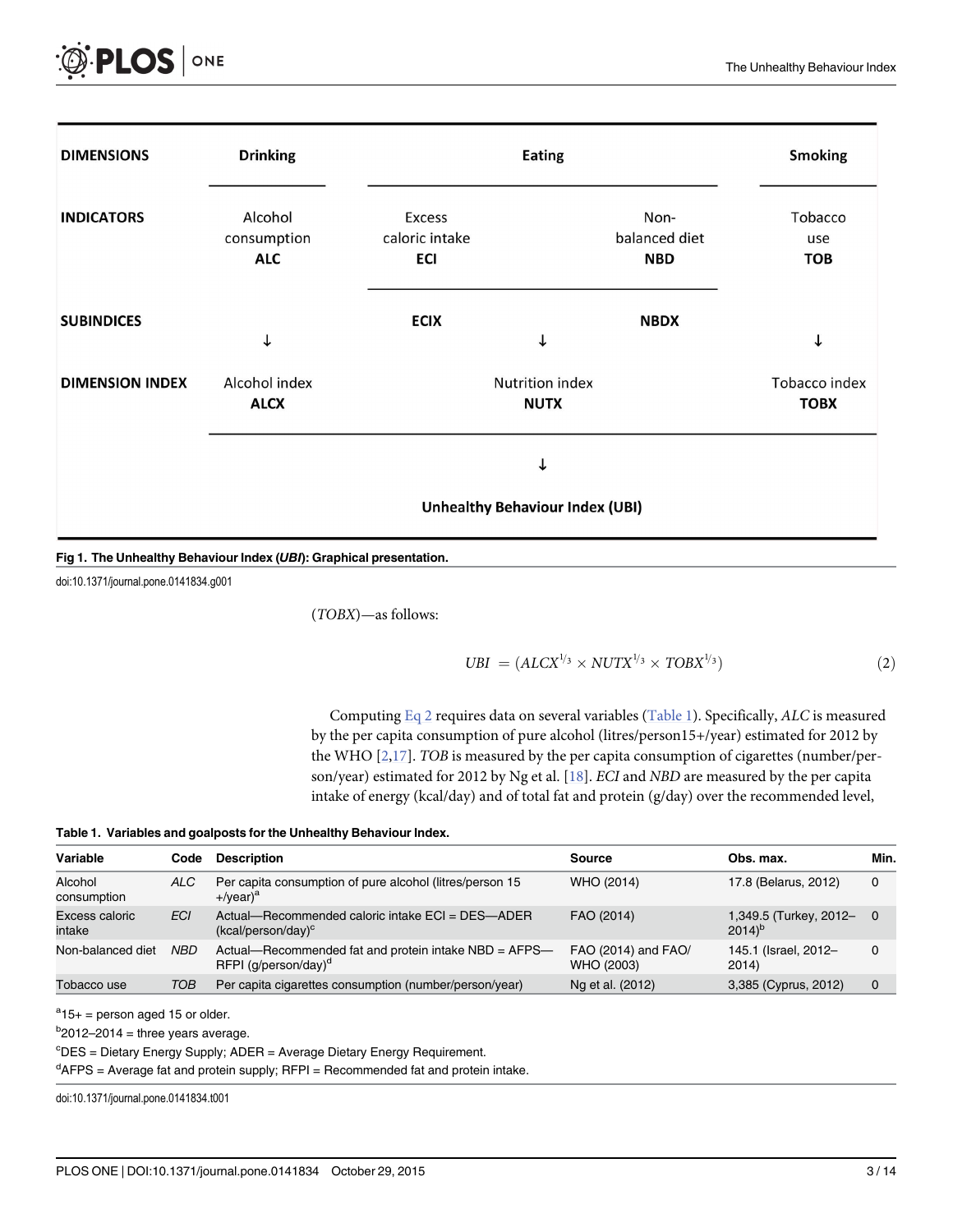estimated for 2012–14 (three-year average) by the United Nations Food and Agricultural Organization (FAO) and the WHO [19,20].

About the two NUTX sub-indices, ECI is calculated from the FAO database [19] as the difference between the Dietary Energy Supply (DES) and the Average Dietary Energy Requirement (ADER), whereas NBD is calculated, again, from the FAO database as the difference between the actual and the recommended total fat and protein intake (AFPS and RFPI, respectively). Intake recommendations are taken from the joint FAO-WHO intake goals to prevent diet- and nutrition-related chronic NCDs [20] (see S1 Appendix for details on these calculations). ECI and NBD are, therefore, basic indicators of a population's incorrect eating habits, characterised by the excessive and unhealthy consumption of calorie-, fat-, and protein-dense foods.

Minimum and maximum values (or goalposts) for each indicator are set in order to transform variables into a corresponding index between 0 and 1. The main purpose of the UBI is to provide a country summary measure of multiple health risk behaviours, in which populations with the most NCD-related unhealthy habits receive the highest UBI scores. To this end, maximum values are simply the highest observed values in the sample—i.e. ALC, 17.8 litres (Belarus), ECI, 1,349.5 kcal (Turkey), NBD, 145.1 g (Israel), and TOB, 3,385 cigarettes (Cyprus), respectively. Minimum values are set equal zero for all indicators.

The choice to set  $min_x$  equal to zero is straightforward for tobacco use, as the optimal level of cigarette consumption is always equal to zero. In a similar way, since positive values of both ECI and NBD measure excess dietary deviations from the international standard guidelines to prevent NCDs, it is reasonable to set the minimum deviation from the correct energy, total fat, and protein intake equal to zero. Finally, despite moderate alcohol consumption seeming to provide mild protection against selected NCDs  $[21]$ , the minimum value of ALC is also set equal to zero, because several studies suggest that this moderate level is very low  $[22-24]$ , and is associated not with alcohol itself, but to the polyphenols contained only in select alcoholic beverages (especially red wine) [25].

Combining the WHO  $[2,17]$ , Ng et al. [18] and FAO [19] databases, there are 159 countries with no missing data for the four indicators (ALC, ECI, NBD and TOB). However, 47 countries —which have a history of issues of undernourishment—have negative values for either or both ECI and NBD. Since our focus is on people's unhealthy lifestyle choices, we will compute the index only within the subset of the 112 remaining countries, where both nutrition indicators assume positive values (see Tables B and C in S1 File for the full and the reduced database).

Let us compute, as an example, the UBI in the United Kingdom (Table 2). In 2012, the estimated UK consumption of alcohol and cigarettes per capita was 11.4 litres/year and 998

| Variable              | Code       | <b>United Kingdom</b> | Max     | Min         | <b>Subindices</b>             |       | <b>Dimension index</b> |
|-----------------------|------------|-----------------------|---------|-------------|-------------------------------|-------|------------------------|
| Alcohol consumption   | ALC        | 11.4                  | 17.8    | 0           | ALCX                          |       | 0.640                  |
| Excess caloric intake | <b>ECI</b> | 922.3                 | 1,349.5 | $\mathbf 0$ | <b>ECIX</b>                   | 0.683 |                        |
| Non balanced diet     | <b>NBD</b> | 106.8                 | 145.1   | 0           | <b>NBDX</b>                   | 0.736 |                        |
|                       |            |                       |         |             | gm (ECIX, NBDX) <sup>a</sup>  | 0.709 |                        |
|                       |            |                       |         |             | <b>NUTX</b>                   |       | 0.734                  |
| Tobacco consumption   | <b>TOB</b> | 998.0                 | 3,385   | 0           | <b>TOBX</b>                   |       | 0.295                  |
|                       |            |                       |         |             | Unhealthy Behaviour Index-UBI |       | 0.517                  |

<sup>a</sup>gm (ECIX, NBDX) = geometric mean of ECIX and NBDX.

doi:10.1371/journal.pone.0141834.t002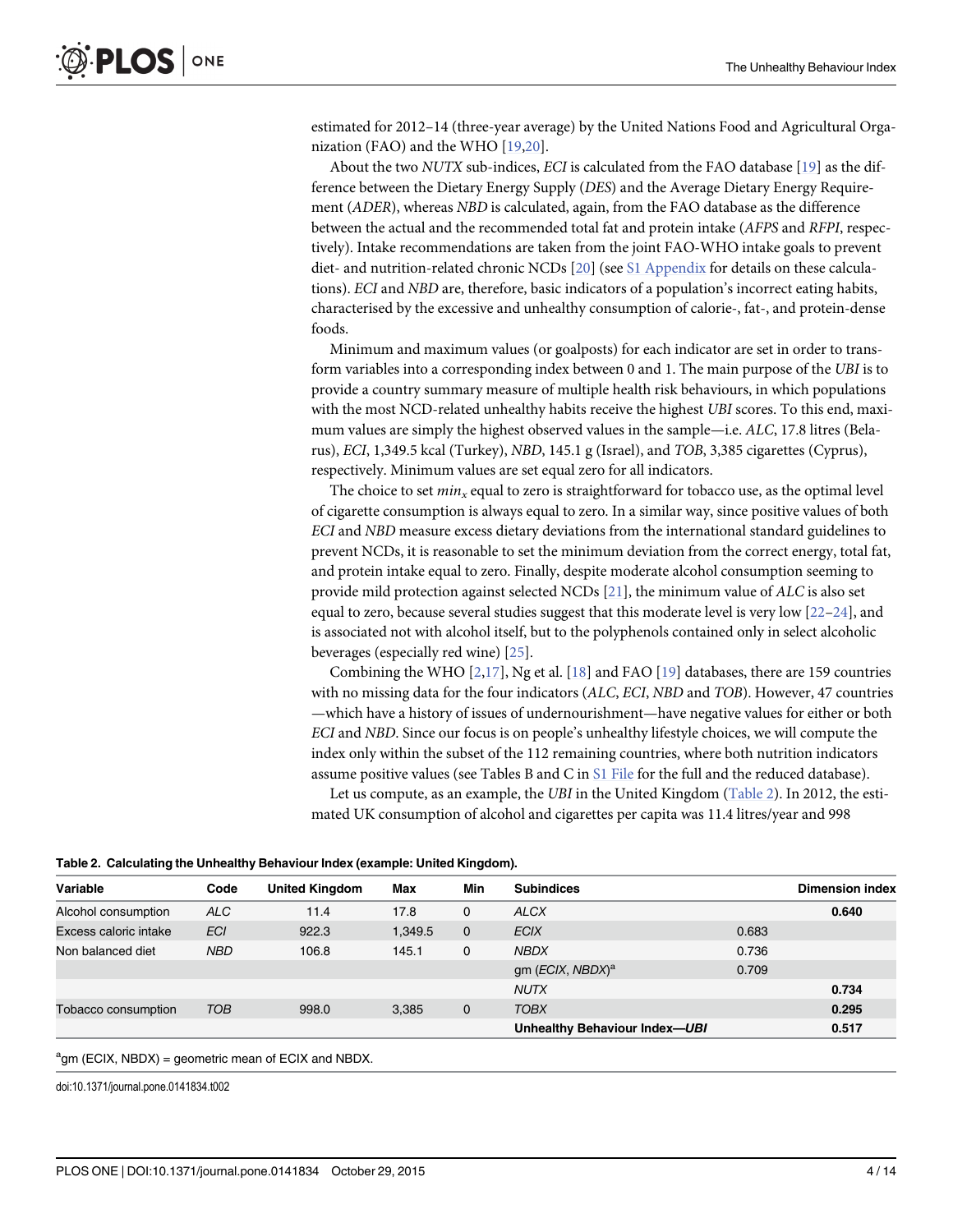cigarettes/year, respectively. Furthermore, from 2012–14, the UK per capita intake of calories and of total fat and protein were estimated well above the requirement of the population to prevent NCDs (specifically, an excess of 922.3 kcal/day and 106.8 g/day, respectively). Given the goalposts, according to  $\underline{Eq 1}$ , these figures give:

$$
ALCX_{UK} = \frac{11.4 - 0}{17.8 - 0} = 0.640
$$
\n(3)

$$
TOBX_{UK} = \frac{998 - 0}{3,385.0 - 0} = 0.295
$$
\n(4)

$$
ECIX_{UK} = \frac{922.3 - 0}{1,349.5 - 0} = 0.683
$$
\n(5)

$$
NBDX_{UK} = \frac{106.8 - 0}{145.1 - 0} = 0.736
$$
 (6)

Therefore, computing the geometric mean of  $ECIX_{UK}$  and  $NBDX_{UK}$ , and reapplying  $Eq 1$  to the result, gives: ffiffiffiffiffiffiffiffiffiffiffiffiffiffiffiffiffiffiffiffiffiffiffiffiffiffiffiffi

$$
NUTX_{UK} = \frac{\sqrt{0.683 \times 0.736} - 0}{0.967 - 0} = 0.734
$$
\n(7)

This value entered into  $\underline{Eq 2}$ , along with  $ALCX_{UK}$  and  $TOBX_{UK}$  gives: ffiffiffiffiffiffiffiffiffiffiffiffiffiffiffiffiffiffiffiffiffiffiffiffiffiffiffiffiffiffiffiffiffiffiffiffiffiffiffiffiffiffiffiffiffi

$$
UBI_{UK} = \sqrt[3]{0.640 \times 0.734 \times 0.295} = 0.517
$$
\n(8)

Equation shows a UBI value for the UK's population of around 0.52, in which a diet too rich in both fat and protein, an excess of caloric intake, and a non-negligible level of alcohol consumption are partially offset by a relatively modest tobacco use.

### Results

The results of applying the above methodology to the set of 112 countries worldwide are summarised in Table 3, where the first 20 countries for the unhealthy habits of their populations are listed, as measured by the UBI and by its three dimension indices (see Tables C and D in S1 File for the full results and the full country ranking).

Belarus is the population with the highest UBI value in the sample (0.77), and thus, with the worst exposure to NCD lifestyle risk factors, strictly followed by the populations of the Russian Federation and Greece (0.69 and 0.68, respectively). It is worthwhile to note that, with the exception of Canada, the first column of Table 3 contains only European countries: mainly countries from Eastern Europe. This evidence is even more striking for the drinking dimension, where Australia is the only non-European country, and the first top ten positions are all occupied by Eastern European populations. In the same way, an NCD prone lifestyle for tobacco use tends to prevail in countries in Eastern Europe (especially from Balkans) and from the Mediterranean region (i.e., Cyprus, Greece, and Malta). Finally, the composition of the first ten populations for unhealthy habits changes partially for the eating dimension. Israel has the highest score, and Eastern European countries are replaced by European Union (Austria, Belgium, France, Luxemburg, Italy and Ireland) and North American (the USA and Canada) countries.

Overall, unhealthy lifestyles tend to increase with the level of human development, as measured by the HDI. This is shown in Fig 2, which plots the UBI against the HDI for each country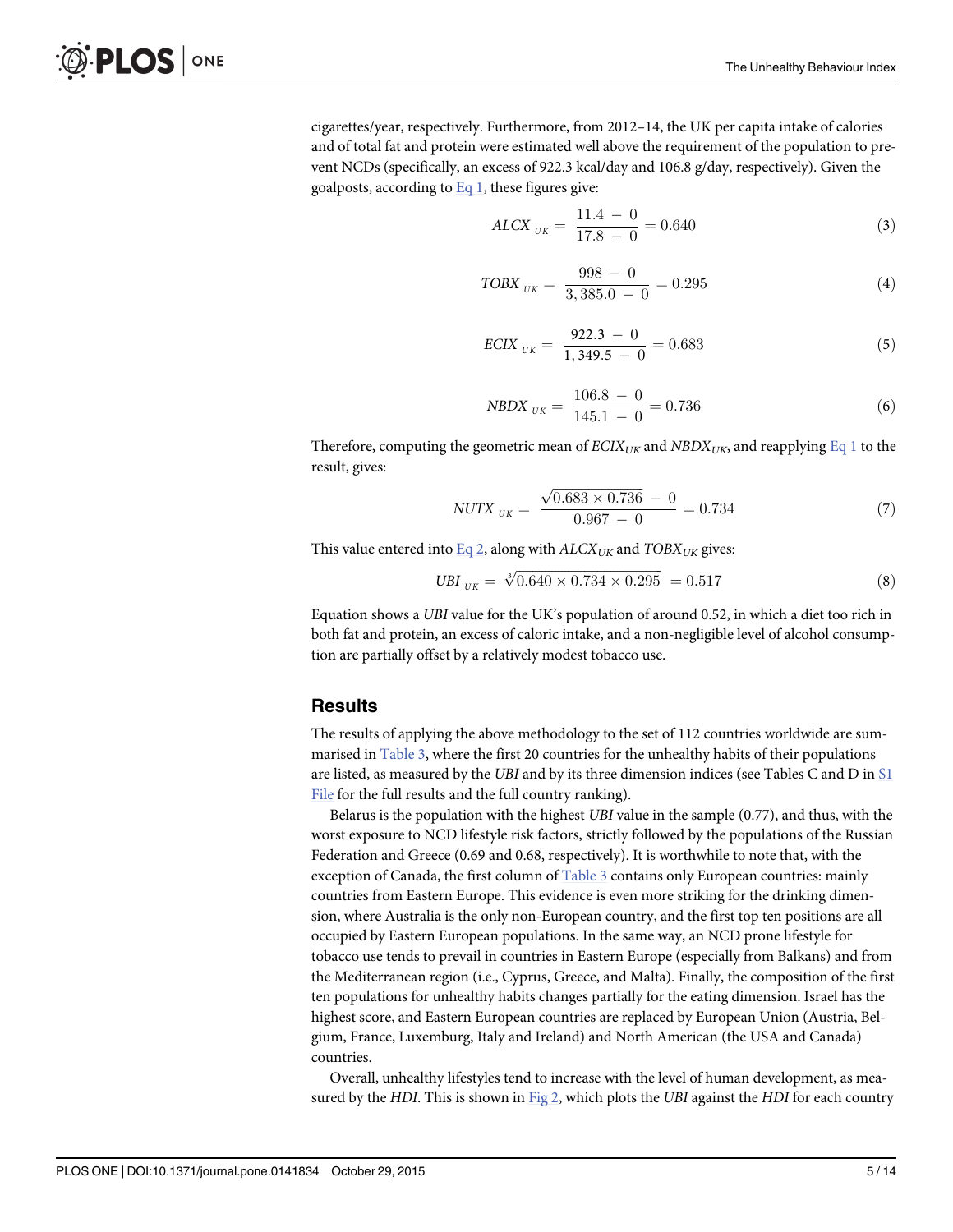|              | Country        | UBI   | Country        | <b>ALCX</b> | Country              | <b>NUTX</b> | Country                  | <b>TOBX</b> |
|--------------|----------------|-------|----------------|-------------|----------------------|-------------|--------------------------|-------------|
| 1            | <b>Belarus</b> | 0.773 | <b>Belarus</b> | 1.000       | Israel               | 1.000       | Cyprus                   | 1.000       |
| $\mathbf{2}$ | Russian Fed.   | 0.694 | Lithuania      | 0.949       | Austria              | 0.954       | Malta                    | 0.961       |
| 3            | Greece         | 0.687 | Moldova        | 0.904       | <b>United States</b> | 0.919       | <b>Belarus</b>           | 0.856       |
| 4            | Czech Rep.     | 0.668 | Russian Fed.   | 0.831       | Belgium              | 0.917       | Russian Fed.             | 0.838       |
| 5            | Ireland        | 0.651 | Czech Rep.     | 0.787       | France               | 0.874       | Croatia                  | 0.819       |
| 6            | Montenegro     | 0.647 | Ukraine        | 0.787       | Canada               | 0.837       | Moldova                  | 0.816       |
| 7            | Austria        | 0.644 | Romania        | 0.742       | Luxembourg           | 0.827       | Lebanon                  | 0.804       |
| 8            | France         | 0.634 | Croatia        | 0.730       | Montenegro           | 0.822       | Greece                   | 0.803       |
| 9            | Romania        | 0.633 | Slovakia       | 0.702       | Italy                | 0.821       | St. Vincent <sup>a</sup> | 0.795       |
| 10           | Croatia        | 0.630 | Hungary        | 0.697       | Ireland              | 0.800       | Bosnia-Herz.             | 0.788       |
| 11           | Lithuania      | 0.626 | France         | 0.691       | Greece               | 0.780       | Macedonia                | 0.748       |
| 12           | Malta          | 0.624 | Serbia         | 0.691       | Norway               | 0.776       | Slovakia                 | 0.716       |
| 13           | Luxembourg     | 0.615 | Portugal       | 0.685       | Iceland              | 0.775       | Montenegro               | 0.673       |
| 14           | Belgium        | 0.606 | Latvia         | 0.674       | Turkey               | 0.772       | Serbia                   | 0.672       |
| 15           | Switzerland    | 0.599 | Australia      | 0.669       | Germany              | 0.751       | Armenia                  | 0.664       |
| 16           | Canada         | 0.590 | Luxembourg     | 0.669       | Portugal             | 0.746       | Estonia                  | 0.661       |
| 17           | Poland         | 0.589 | Finland        | 0.657       | Switzerland          | 0.738       | Korea Rep.               | 0.646       |
| 18           | Latvia         | 0.584 | Poland         | 0.652       | United Kingdom       | 0.734       | Czech Rep.               | 0.625       |
| 19           | Slovenia       | 0.579 | Germany        | 0.646       | Australia            | 0.702       | Uruguay                  | 0.610       |
| 20           | Kazakhstan     | 0.574 | United Kingdom | 0.640       | Lithuania            | 0.695       | Ireland                  | 0.608       |

#### Table 3. Ranking of the first ten countries by UBI and dimension indices.

a Saint Vincent and the Grenadines

doi:10.1371/journal.pone.0141834.t003

in the sample. There is a clear positive relationship between the average levels of human development and unhealthy habits. However, by classifying countries according to their HDI into the four main UNDP's groups (i.e., very high, high, medium and low HDI) [26], it is interesting to note that, in medium, and especially in high and very high HDI countries, the relationship between UBI and HDI tends to become nearly vertical. In other words, the same level of human development may be associated with very different kinds of NCD-related lifestyles.

A fundamental component of the  $HDI$  is the income per capita  $(Y)$ , usually measured by the Gross National Income per person ( $GNlpc$ , in PPP  $$ [26]$ ). Table 4 shows the average value of the UBI and its components when countries are classified according to their per capita income level. On average, the UBI more than triples in 'rich' countries (i.e., with a GNIpc greater than \$30,000) with respect to the poorest one (where the *GNIpc* is less than \$5,000): 0.48 and 0.15, respectively. However, the upper-middle (i.e., with a GNIpc between \$15,001 and \$30,000) and high-income countries show around the same unhealthy outcome, with better performance of the latter for the drinking and, especially, smoking dimensions. On the contrary, the excess of both energy and total fat-protein intake always increases from low to high income countries.

The relationship between economic development and unhealthy habits can be further examined by computing the elasticity of the UBI with respect to income per capita—i.e.  $\eta_{UV}$  =  $(dUBI/dY) \times (Y/UBI)$ —which measures the percentage change of the UBI when income changes by 1 percent. The result of the computation may help to understand and measure the impact of economic growth on health-related lifestyles. To do this, we regress GNIpc on UBI with a simple quadratic model ( $UBI = \beta_0 + \beta_1 GNIpc + \beta_2 GNIpc^2 + \epsilon$ ) that, estimated using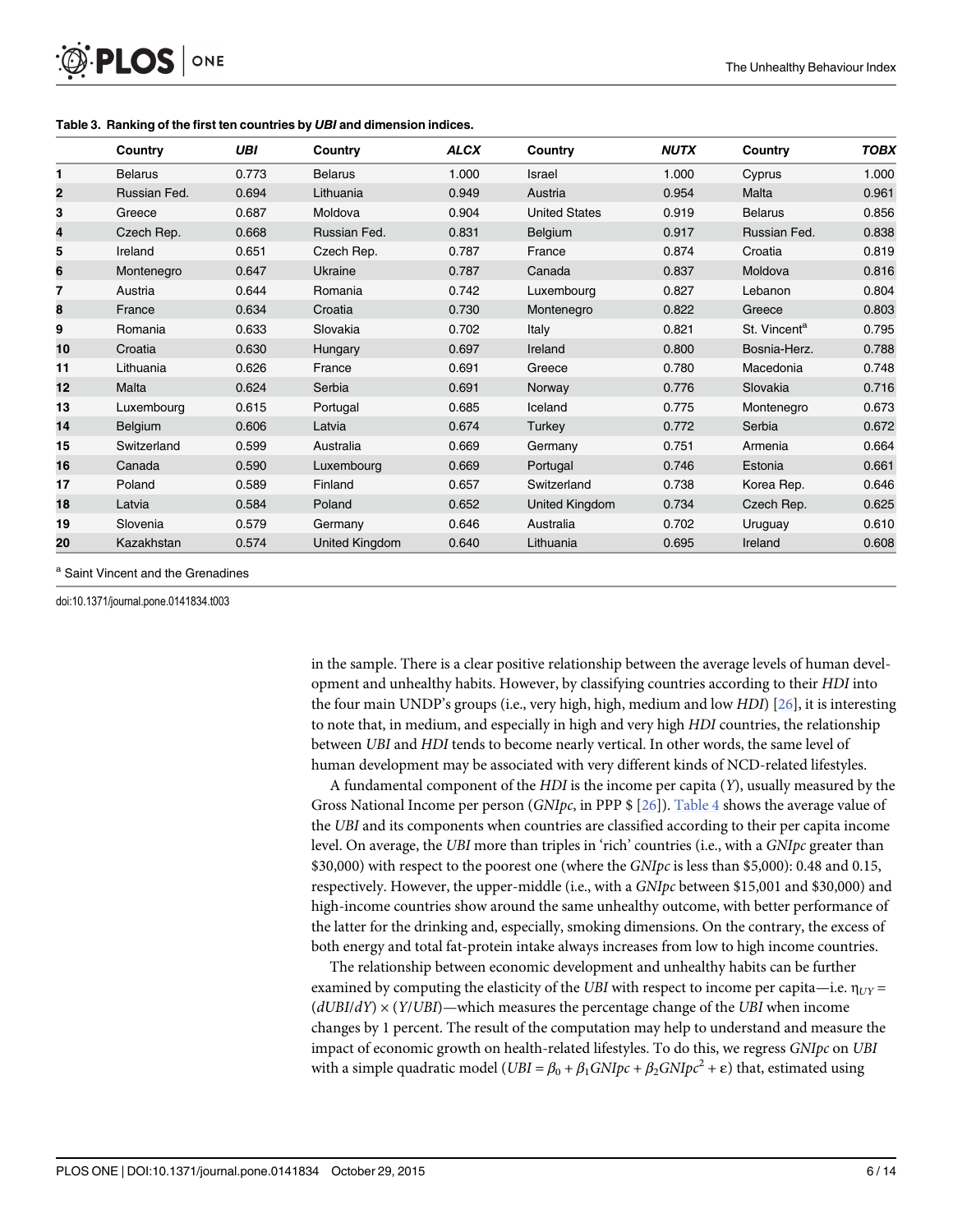



Fig 2. The Unhealthy Behaviour Index and the Human Development Index.

doi:10.1371/journal.pone.0141834.g002

White's coefficient covariance matrix to obtain heteroskedasticity robust standard errors, gives:

$$
UBI = 0.10 + 2.25E - 05GNIpc - 2.78E - 10GNIpc2
$$
  
(1.88E – 06) (3.00E – 11)  
 $t = 11.92 - 9.28$  (9)

(n = 112, Adj. R-Sq. = 0.53). Therefore,  $\eta_{UY}$  is computed from <u>Eq 9</u> as ( $\beta_1$  + 2 $\beta_2$ GNIpc) × (GNIpc/UBI), by using the average value of UBI and GNIpc in each income group. The results, as shown in column 3 of Table 4, indicate that health-related habits are relatively inelastic to income changes (all coefficients are less than one). But, it is noteworthy that  $\eta_{UY}$  is positive (on

#### Table 4. Unhealthy Behaviour Index and components by income groups.

| Income groups                       | UBI   | $\eta_{UV}^{\text{a}}$ | <b>ALC</b> | ECI   | <b>NBD</b> | TOB   | $n^{\rm b}$ |
|-------------------------------------|-------|------------------------|------------|-------|------------|-------|-------------|
| High (GNI $pcc > 30.000$ )          | 0.488 | $-0.29$                | 8.5        | 879.7 | 96.9       | 1.487 | 26          |
| Upper middle (GNI pc 15.001-30.000) | 0.476 | 0.52                   | 9.3        | 720.3 | 58.1       | 1,833 | 33          |
| Lower middle (GNI pc 5.001-15.000)  | 0.292 | 0.66                   | 6.4        | 564.1 | 27.7       | 1.286 | 37          |
| Low (GNI $pc < or = 5.000$ )        | 0.153 | 0.71                   | 2.9        | 483.1 | 20.3       | 742   | 16          |

 ${}^{\rm a}$ η $_{\rm UV}$  = income elasticity of the UBI

 $b_n$  = number of countries of the sample in the income groups.

<sup>c</sup> GNI pc = Gross National Income per capita 2013 (2011, PPP \$) (UNDP, 2014), PPP is purchasing power parity.

doi:10.1371/journal.pone.0141834.t004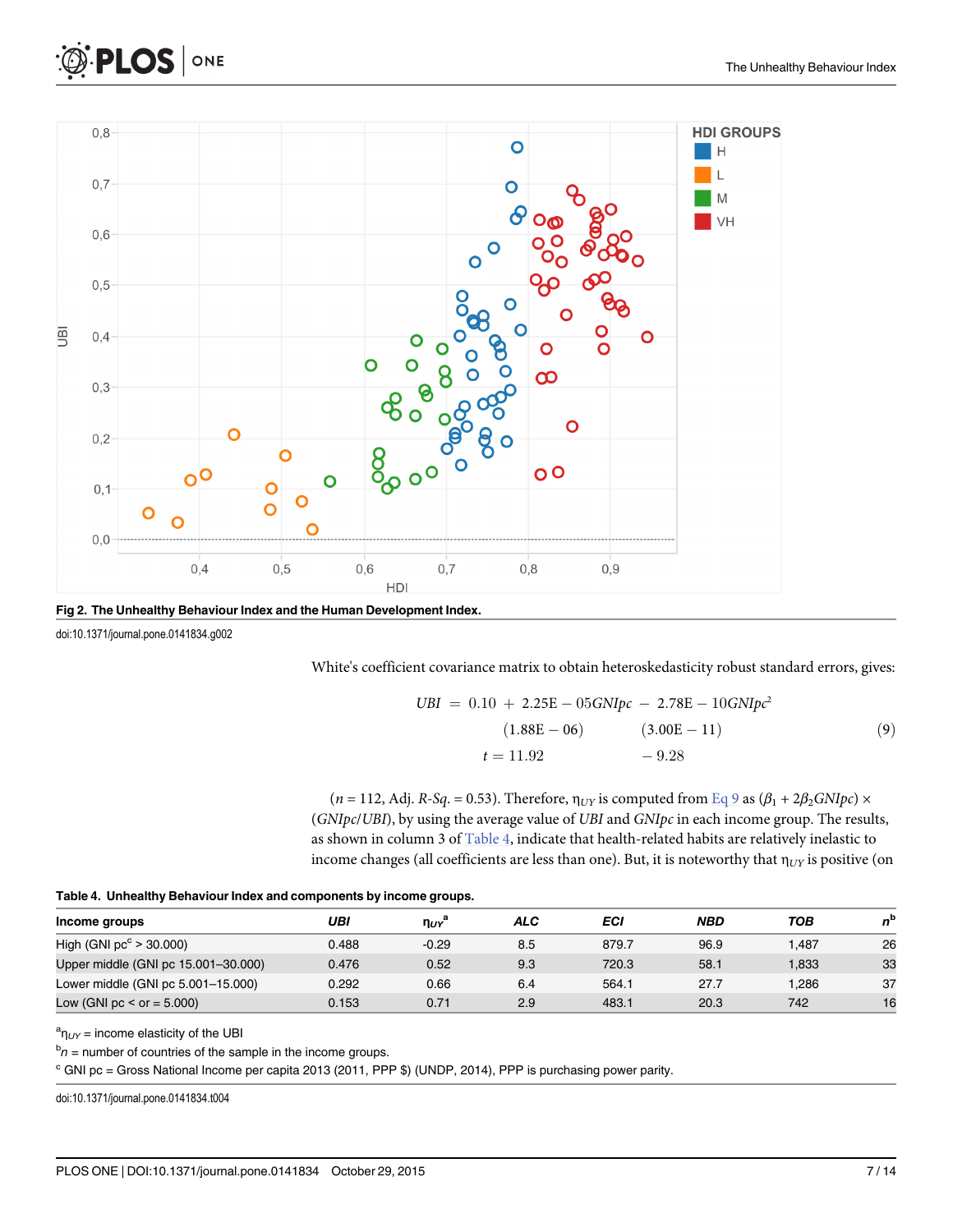average, 0.6) for populations with per capita income less than \$30,000, decreases from 0.7 to 0.5 as income rises from \$5,000 to \$30,000 per capita, and becomes negative (on average, -0.3) in high income countries. In other words, sustained increases in income per capita may push populations toward more either unhealthy or healthy habits. However, both the direction and magnitude of these changes depend on the country's level of economic development. Finally, by setting the first derivative of  $Eq 9$  equal to zero and solving for  $GNlpc$ , we can find an income turning point of about \$40,500. This is the threshold income level beyond which  $\eta_{UV}$ changes its sign, and economic growth starts exerting a positive effect on people's NCD-related lifestyles.

### **Discussion**

Within a simple model of consumer behaviour, these empirical findings may help to better understand the channels through which economic growth and human development affect the incidence of NCDs in both advanced and emerging countries. Thus, in this section, we present an economic framework to ground our empirical work and discuss its implications for the epidemiology of NCDs.

In order to capture people's exposure to lifestyle risk factors, one may consider an NCDrelated consumption bundle in which each item is described by the list of its healthy and unhealthy characteristics. The whole set of these characteristics determines a more or a less risk prone lifestyle. To simplify, let us consider a representative market basket composed of healthy goods  $(h, \text{such as fruits and vegetables})$  and unhealthy goods  $(u, \text{such as high-fat and $i$$ calorie-dense foods) [27].

Both kinds of goods yield immediate satisfaction, but exert opposite effects on future health outcomes. A main feature of NCD epidemiology is the delay between illness onset and the exposure to risk factors. That is, today's incidence rate is affected by yesterday's exposure, and today's exposure will affect tomorrow's incidence rate. Consuming  $h$  and  $u$  increases today's utility. However, utility from u comes at a price of a greater exposure to NCD risk factors, and thus, of a greater likelihood to develop one or more NCDs in the future (and vice versa for h, whose consumption gives utility today and protects from NCDs, providing future health benefits) [28].

At any given time, the individual's preferences for  $h$  and  $u$  can be usefully described by an indifference map (as shown in  $\underline{\mathrm{Fig}}$  3). Each indifference curve ( $I_1, I_2, I_3$  and  $I_4$ ) represents all combinations of h and  $u$  that yields the same level of 'today's utility' (i.e., satisfaction in the current period). Because both more  $h$  and  $u$  make the individual better off today, indifference curves are downward sloping, and the further the curves are from the origin, the greater is the level of satisfaction that they represent [27].

At a low level of utility, however, indifference curves (such as  $I_1$ ) are nearly right angles; that is, people are 'too poor' to be able to choose between h and  $u$ . In these contexts, where a consumption bundle, such as  $E$ , is the one that is affordable to the majority of the population, analysing unhealthy behaviours is somewhat inappropriate. This is why the UBI is computed by deleting all the poorest countries from the sample. In other words, our analysis applies to societies with medium, high or very high levels of human development. Indeed, in each subset of these countries (as clearly shown in Fig  $2$ ), the same level of human development is associated with very different UBI values. This means that, moving away from the origin in Fig  $3$ , indifference curves become flatter (such as  $I_2$  or  $I_3$ ), and people may exert some degree of freedom on their health-related habits. At these corresponding level of utility, consumers are relatively free to choose between different consumption bundles (such as  $F$  or  $G$ , on  $I_3$ ), all of which represent a more healthy or unhealthy lifestyle, respectively.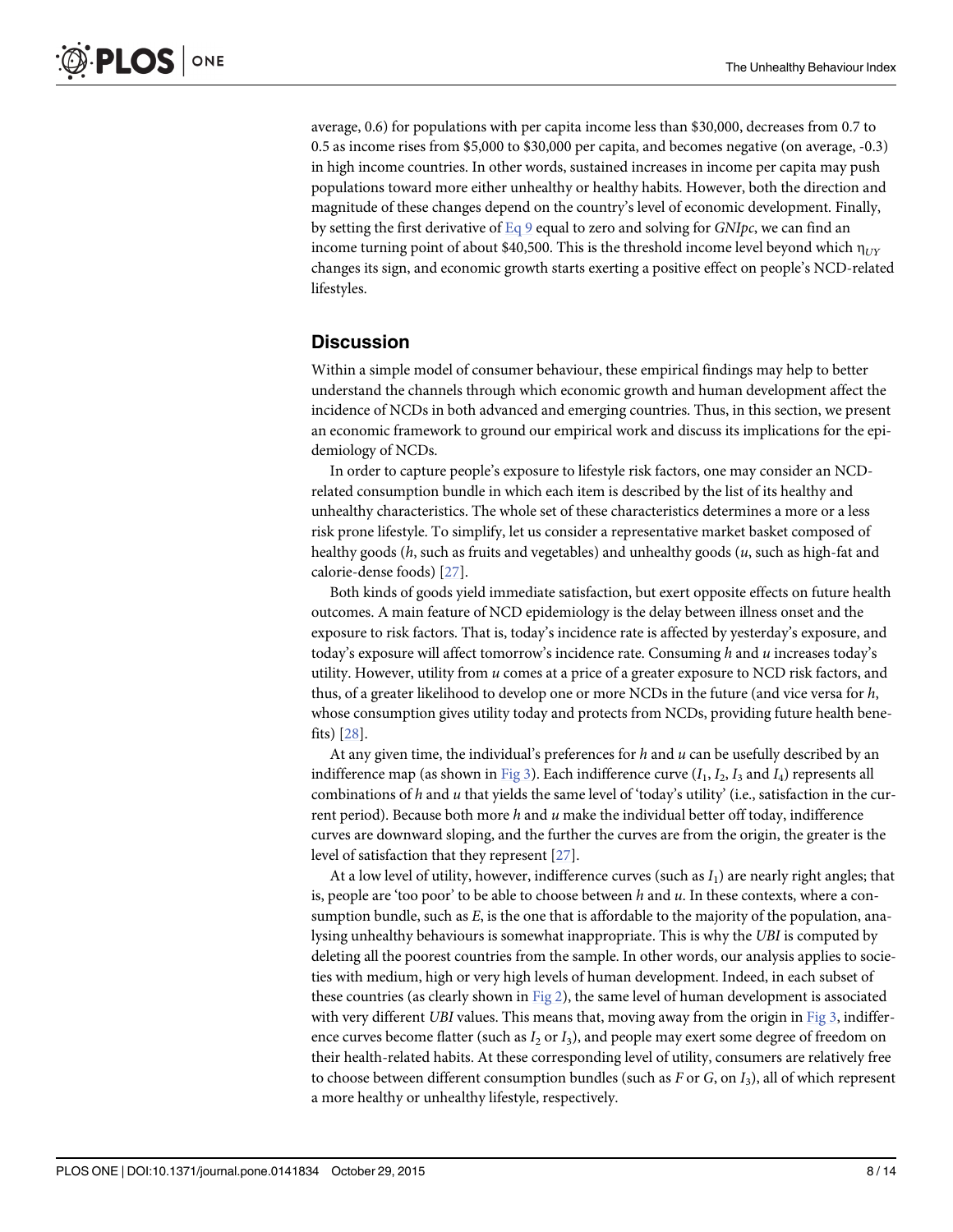

doi:10.1371/journal.pone.0141834.g003

LOS I

ONE

In this simplified model, people's exposure to NCD lifestyle risk factors depends on consumption choices of  $h$  and  $u$ . These kinds of choices, in turn, depend not only on preferences, but also on budget constraints, i.e. on average income (Y) and goods prices ( $p_h$  and  $p_u$ ). This is shown in  $\underline{\mathrm{Fig}\ 4},$  where each straight line ( $B_2$ ,  $B_3$  and  $B_4$ ) indicates which consumption bundles are affordable at different income levels. If  $Y = Y_2$ , for example,  $B_2$  shows all feasible quantities of h and u for which—given  $p_h$  and  $p_u$ —total expenditure equals a consumer's income (i.e.,  $p_h h$ +  $p_u u = Y_2$  or, rearranging,  $h = (Y_2/p_h) - (p_u/p_h) \times u$ .

With a limited purchasing power, the consumer's optimal bundle is the result of a constrained optimisation problem: choosing the combination of  $h$  and  $u$  that yields the highest utility, given the restrictions imposed by income and prices. For a given constraint, such as  $B_2$ in  $\underline{\mathrm{Fig 4}}$ , the optimal bundle  $(h_2, u_2)$ —and thus, the more or less risk prone lifestyle—occurs at the tangency between the budget line and the highest (i.e., further from the origin) indifference curve (point  $R$ ).

The diminishing value of  $\eta_{UV}$ , reported in Table 4, finds a straightforward explanation in Fig 4. Consumption patterns are characterised by a hierarchical structure, determined by the interplay between biological, economic and social factors. Therefore, the demand for goods, such as  $h$  and  $u$ , does not expand proportionally with economic growth and human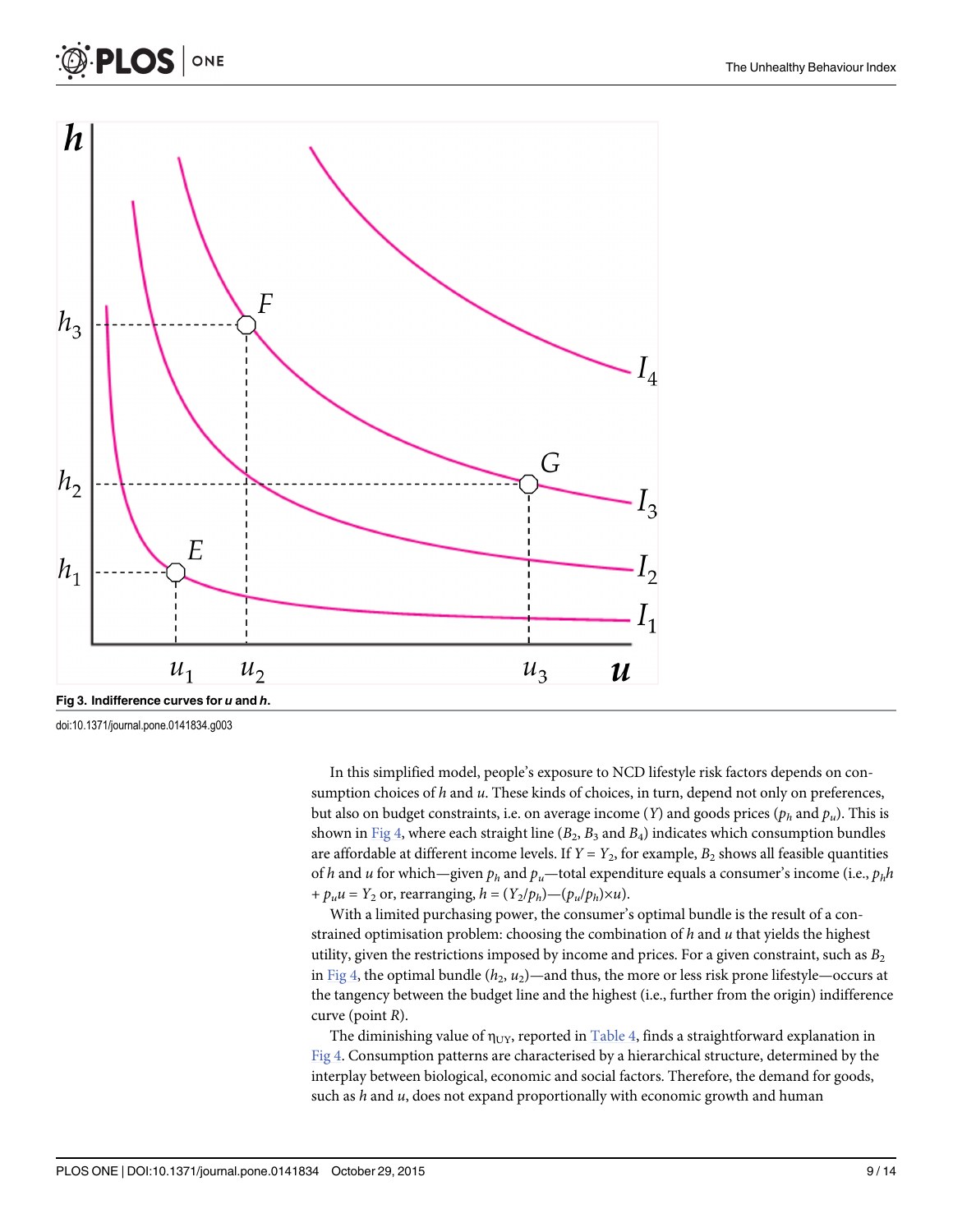



doi:10.1371/journal.pone.0141834.g004

development. Above threshold levels of disposable income (such as  $Y_3$  or  $Y_4$ , in  $\underline{\text{Fig 4}}$ ), people start following new lifestyles, modifying accordingly their consumption patterns [29,30]. Specifically, as income increases (for example, from  $Y_2$  to  $Y_4$ ), the budget constraint shifts outward (from  $B_2$  to  $B_4$ ). Consumers can reach indifference curves further from the origin and choose better (i.e., higher utility) consumption bundles such as  $(h_3, u_3)$  or  $(h_4, u_4)$ .

The path connecting the utility-maximising bundles (points  $R$ ,  $S$ ,  $P$  in Fig 4) shows how consumers change their health-related behaviours as income increases, ceteris paribus. This income-consumption curve (ICC) becomes steeper at higher levels of utility, showing that a decreasing proportion of income is spent on  $u$  (the demand for  $u$  increases, but less than income). According to our results, this is the case in low, middle and upper-middle income countries, where  $\eta_{UV}$  is less than one, and tends to diminish as income rises. Conversely, the backward bending portion of ICC above point S indicates a shifting toward more healthy lifestyles. This case applies to high income countries, where  $\eta_{UV}$  is negative; hence, u become an inferior good (that is, a good for which consumption decreases when income rises).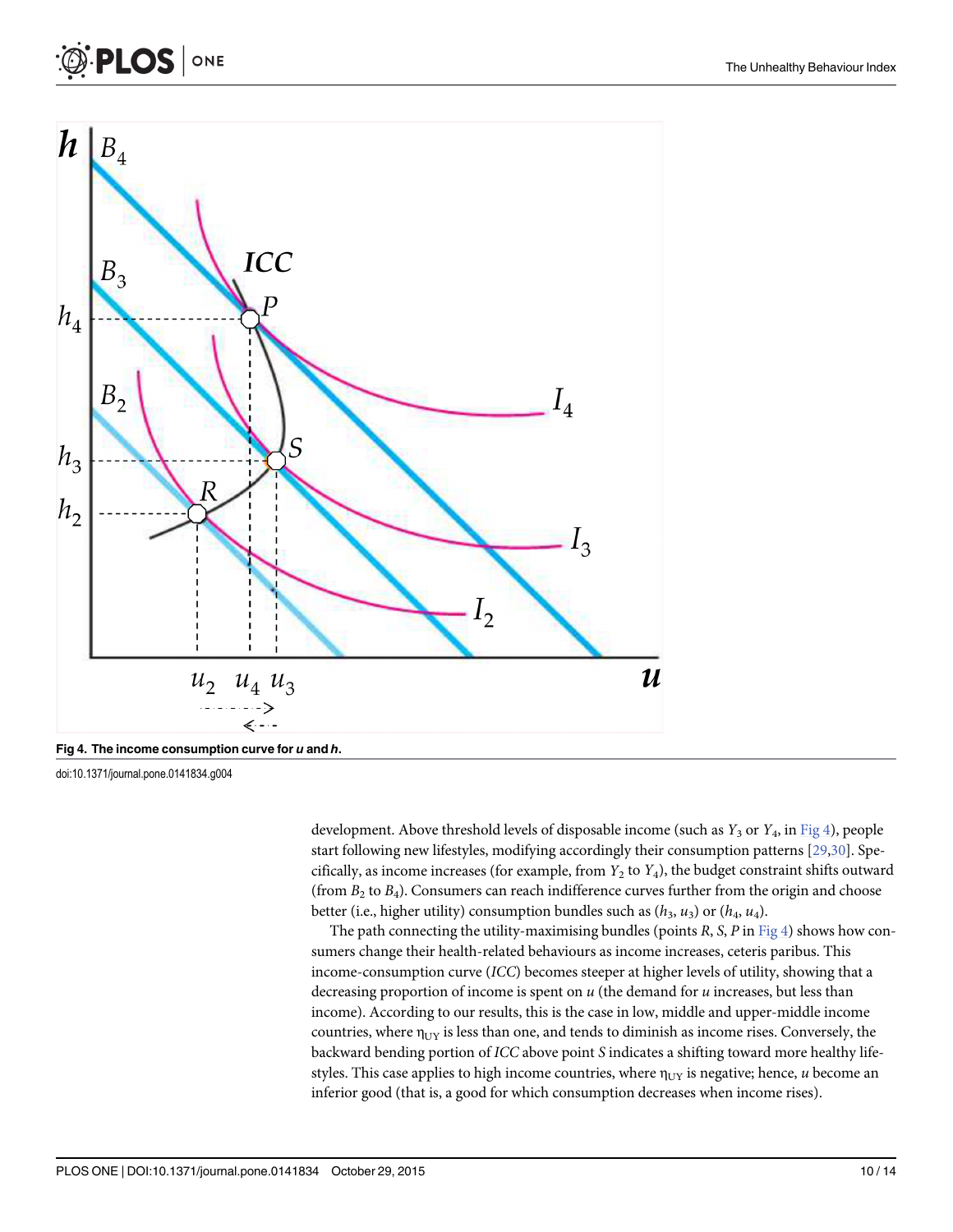These findings may have several interesting implications for public health. The income elasticity of health outcomes ( $\eta_{HV}$ ) is a frequently used metric to summarise the impact of economic growth on people's health [31]. Specifically,  $\eta_{HY}$  is the percentage change in a given measure of a population's health status  $(H)$  divided by the percentage change in income per capita (Y). That is,  $(\Delta H/H)/(\Delta Y/Y)$ , or more usefully:

$$
\eta_{HY} = \frac{dH}{dY} \times \frac{Y}{H} \tag{10}
$$

which gives the percentage change in health outcomes resulting from a 1% change in average income. Now, let us denote with  $H$  the age-standardised incidence rate of the leading NCDs. In any population, given the inborn characteristics of individuals  $(Z)$ , H depends on at least two fundamental factors: health care (HC) and health-related behaviours (HB) [32]. This relationship between health inputs and outcome may be described by a 'health production function'  $[33]$  as follows:

$$
H = f(HC, HB, Z) \tag{11}
$$

where  $HC$  is a measure of the resources devoted to preventing NCDs, and  $HB$  is a summary measure of people's exposure to NCD lifestyle risk factors.

In this paper, we focus on HB. For our purposes, both Z and HC can be treated as exogenous variables of the model, whose value is taken as given. Thus, we can rewrite Eq 11 as a relation between incidence rate and health-related behaviours—i.e.  $H = f(HB)$ —holding all other factors affecting H constant. Moreover, we are able to replace the generic HB variable with the UBI, and make the dependence of health-related lifestyles from income per capita explicit: UBI  $= g(Y)$ . As a result,  $\underline{Eq 11}$  becomes:

$$
H = f[g(Y)] \tag{12}
$$

This expression simply states that changes in income lead to changes in health-related habits; in turn, changes in health-related habits affect a population's exposure to lifestyle risk factors, and thus, lead to changes in health outcomes.

Finally, in order to measure the magnitudes of these changes  $[34]$ , let us differentiate H with respect to  $Y$  in  $Eq$  12. By applying the chain rule, this gives:

$$
\frac{dH}{dY} = \frac{dH}{dUBI} \times \frac{dUBI}{dY} \tag{13}
$$

Remembering (from  $\underline{Eq}$  10) that  $\eta_{HY}$  is  $dH/dY$  multiplied by the income-health ratio (Y/H), and since  $Y/H$  can also be written as  $(Y/UBI) \times (UBI/Y)$ , after some manipulations, the expression for  $\eta_{HY}$  becomes:

$$
\eta_{HY} = \frac{dH}{dUBI} \frac{UBI}{H} \times \frac{dUBI}{dY} \frac{Y}{UBI}
$$
(14)

In  $Eq$  14, the 'reactivity' of the NCD incidence rate to economic growth results from the product of two key factors: the elasticity of a population's health status with respect to healthrelated lifestyles ( $\eta_{HU}$ ) multiplied by the elasticity of a population's health-related lifestyles with respect to income per capita (that is, by the income elasticity of the UBI,  $\eta_{UV}$ ):

$$
\eta_{HY} = \eta_{HU} \times \eta_{UY} \tag{15}
$$

It is worth noting that  $\eta_{HU}$  and  $\eta_{UY}$  are output and income elasticity, respectively. On the one hand,  $\eta_{HU}$  tells us how much H responds to a 1% change in the UBI. Its value is, therefore,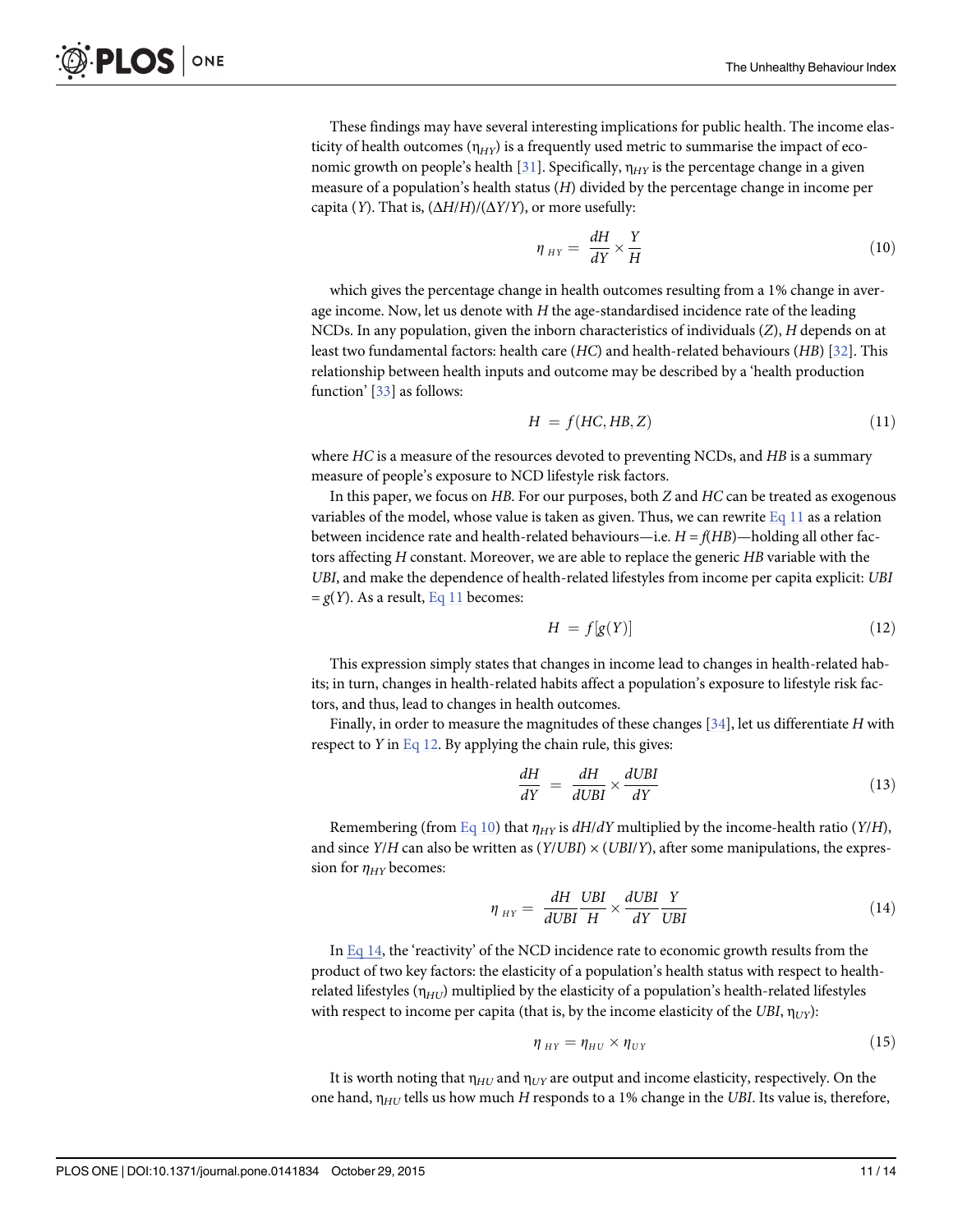largely determined by the technical and biological constraints that characterise the health production process. On the other hand,  $\eta_{UV}$  tells us how much the UBI responds to a 1% change in Y. Its value depends mainly on people's preferences as consumers and citizens about healthrelated lifestyle choices; thus, it could be properly manipulated by public health prevention programmes.

As a result, to understand and predict, at a macroeconomic level, how H may evolve in a growing economy—given Z and HC–it is crucial to measure not only  $\eta_{HU}$ , but also  $\eta_{UY}$ , which gives both the direction and magnitude of a population's changes in health-related lifestyles in response to better living standards. In light of  $Eq$  15, our results suggest that, other things being equal, up to a per capita income of about \$40,500 (i.e., an extremely high income level), economic growth tends to increase unhealthy habits. Therefore, albeit decreasing and less than one, the positive value of  $\eta_{UV}$  for a large majority of countries strongly confirms the role of primordial and primary prevention to reduce the incidence of NCDs throughout the world.

## **Conclusions**

The main purpose of this study was to describe a straightforward method for calculating, at a macroeconomic level, an index of NCD-related unhealthy behaviours. Despite its highly simplified nature, the UBI creates a meaningful country ranking and offers some insights into the relation between economic development and the incidence rate of the main NCDs. Our results suggest that a significant part of the world's population still lives in regions where economic growth tends to push people toward 'Westernised', unhealthy behaviours, and, thus, supports the need for worldwide effective policy action to control lifestyle-related risk factors for NCDs.

Further research, however, needs to be done in order to develop a more comprehensive measure. The UBI suffers from a number of important limitations; it should be considered a first attempt in this research line. Specifically, although data on alcohol consumption include both recorded and unrecorded (i.e., homemade alcohol, illegally produced or sold outside normal government controls) alcohol  $[17]$ , we do not distinguish between different alcoholic beverages or between moderate consumption and heavy episodic drinking. Similarly, data on cigarette consumption record manufactured and non-manufactured tobacco [18], but we do not consider that the total exposure to tobacco health risks is related to both intensity and prevalence of smoking. Furthermore, a correct measure of eating habits, as noted in the Appendix, has to be based on more dietary characteristics and different nutrient intake besides calorie, total fat and protein consumption. Finally, and perhaps more crucially, working with average country data fails to capture the key role of income inequality in health-related lifestyles within populations.

### Supporting Information

S1 Appendix. The nutrition dimension index (NUTX), containing Fig A ECI and obesity prevalence, and Fig B. NBD and obesity prevalence. (DOC)

S1 File. Data and results, containing Tables A, B, C, D and E. Table A, Source and short description of each variable. Table B, Raw data (full database, with 159 countries). Table C, Indicators and indices (reduced database, with 112 countries). Table D, Country ranking. Table E, ECI, NBD and obesity. (XLS)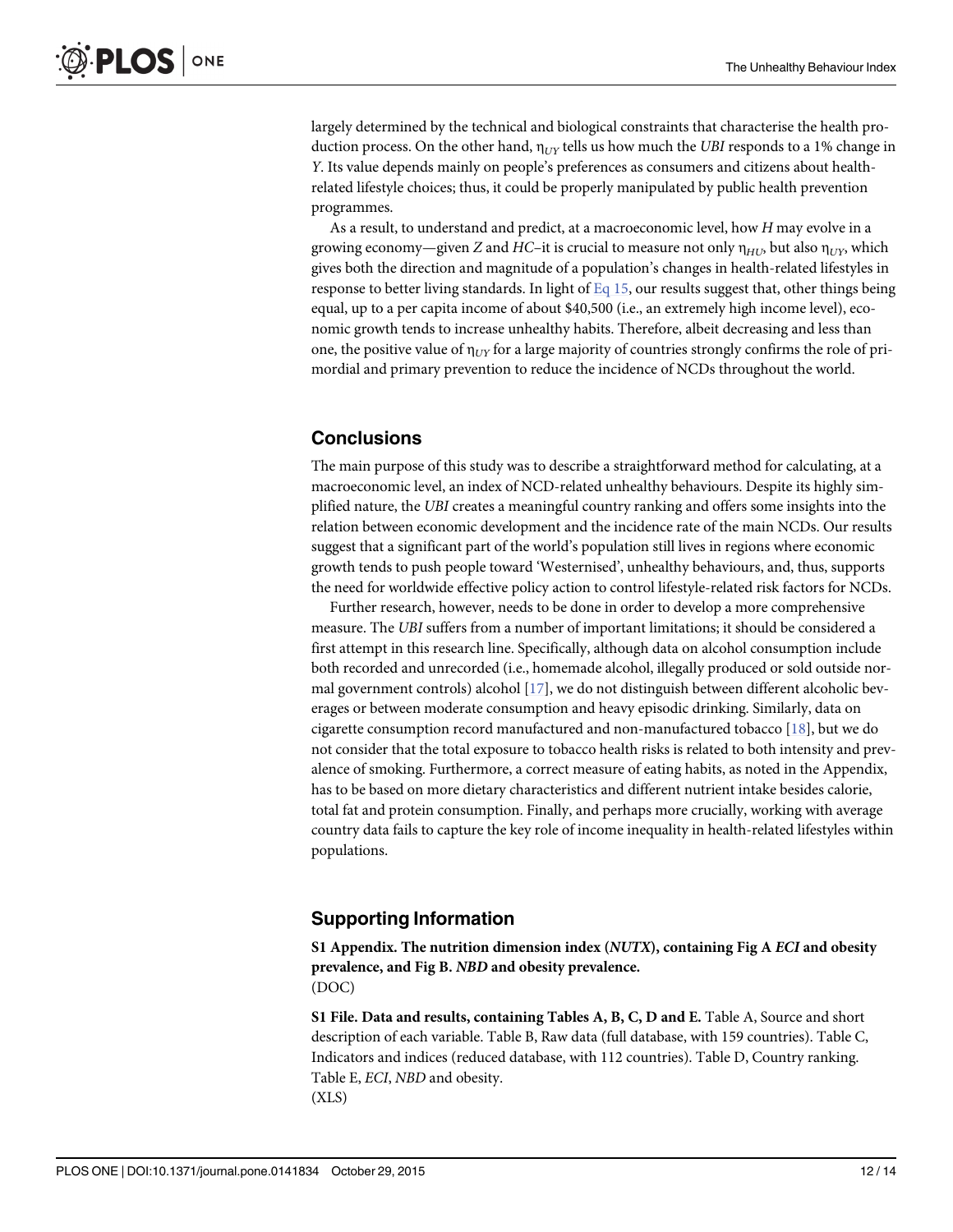## Acknowledgments

The author would like to thank the anonymous reviewers for their helpful and constructive comments that greatly improved the final version of the paper. All remaining errors are my own.

# Author Contributions

Conceived and designed the experiments: FF. Performed the experiments: FF. Analyzed the data: FF. Wrote the paper: FF.

### References

- 1. Bloom DE, Cafero ET, Jané-Llopis E, Abrahams-Gessel S, Bloom LR, Fathima S, et al. The global economic burden of non-communicable diseases. Geneva: World Economic Forum and Harvard School of Public Health; 2011.
- 2. WHO. Global status report on non-communicable diseases. Geneva: World Health Organization; 2014.
- 3. Suhrcke M, Nugent RA, Stuckler D, Lorenzo R. Chronic disease: An economic perspective. London: Oxford Health Alliance; 2006.
- 4. WHO. Globalisation, diets, and NCDs. Geneva: World Health Organization; 2002.
- 5. WHO. Global strategy on diet, physical activity and health. Geneva: World Health Organization; 2004.
- 6. NCD Alliance. Annual report 2014–2015. Geneva: Non-Communicable Diseases Alliance; 2015.
- 7. WHO. Preventing chronic diseases: A vital investment. Geneva: World Health Organization; 2005.
- 8. Bonita R, Beaglehole R, Kjellström T. Basic epidemiology. 2nd ed. Geneva: World Health Organization; 2006.
- 9. Ezzati M, Riboli E. Can non-communicable diseases be prevented? Lessons from studies of populations and individuals. Science. 2012; 337(6101): 1482–1487.
- 10. Kontis V, Mathers CD, Rehm J, Stevens GA, Shield KD, Bonita R, et al. Contribution of six risk factors to achieving the 25×25 non-communicable disease mortality reduction target: A modelling study. The Lancet. 2014; 384(9941): 427–437. doi: 10.1016/S0140-6736(14)60616-4
- 11. Loef M, Walach H. The combined effects of healthy lifestyle behaviours on all cause mortality: A systematic review and meta-analysis. Preventive Medicine. 2012; 55(3): 163-170. doi: 10.1016/j.ypmed. 2012.06.017 PMID: 22735042
- 12. Ding D, Do A, Schmidt H-M, Bauman AE. A widening gap? Changes in multiple lifestyle risk behaviours by socioeconomic status in New South Wales, Australia, 2002–2012. PLoS ONE. 2015; 10(8): e0135338. doi: 10.1371/journal.pone.0135338 PMID: 26291457
- 13. UNDP. Human development report 2013 –Technical notes. New York: United Nations Development Programme; 2013.
- 14. OECD. Handbook on constructing composite indicators. Paris: Organisation for Economic Co-operation and Development; 2005.
- 15. WHO. Global health risk. Mortality and burden of disease attributable to selected major risks. Geneva: World Health Organization; 2009.
- 16. Klugman J, Rodríguez F, Choi H-J. The HDI 2010: New controversies, old critiques. Human Development Reports; 1 April 2011.
- 17. WHO. Global status report on alcohol and health, 2014. Geneva: World Health Organization; 2014.
- 18. Ng M, Freeman MK, Fleming TD, Robinson M, Dwyer-Lindgren L, Thomson B, et al. Smoking prevalence and cigarette consumption in 187 countries, 1980–2012. JAMA. 2014; 311(2): 183–192. doi: 10. 1001/jama.2013.284692 PMID: 24399557
- 19. FAO. Food and nutrition in numbers, 2014. Rome: Food and Agriculture Organization of the United Nations; 2014.
- 20. FAO, WHO. Diet, nutrition and the prevention of chronic diseases. Geneva: World Health Organization; 2003.
- 21. Ronksley PE, Brien SE, Turner BJ, Kenneth J Mukamal KJ, Ghaly WA. Association of alcohol consumption with selected cardiovascular disease outcomes: A systematic review and meta-analysis. British Medical Journal. 2011; 342(22): 671–671. doi: 10.1136/bmj.d671